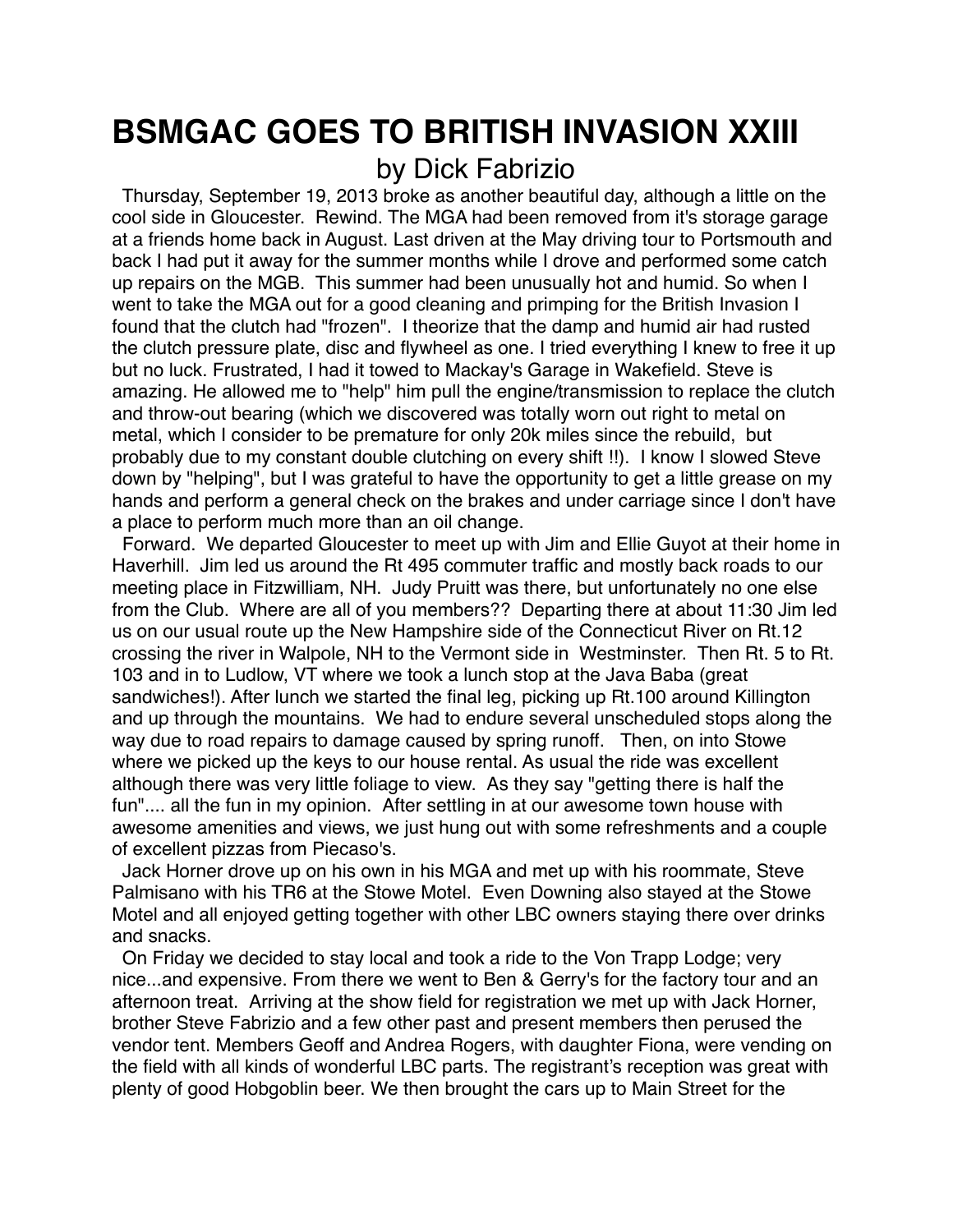display/concert and had a very nice dinner at the Blue Moon restaurant. Not getting to Main Street early enough only Jim was able to find a spot on Main Street for his car. After dinner we joined the crowd looking at all the fabulous LBCs and listening to the great band.

 Saturday we headed out to the show field in plenty of time but upon arrival got stuck in a huge jam of LBCs trying to do the same....still not sure what happened there. The weather and the show was spectacular as usual with (I heard) approximately 675 cars. There was plenty of competition in every class and our own Roy Crane won an award in his class with his MGA ... congratulations! That evening we had a small get together at our unit that included a steak barbeque and all the fixings; "a good time was had by all." Jack Horner came over from his motel next door and later, his roommate Steve Palmisano joined us for drinks. Sunday brought showers and clouds in the morning so it was tops up and side curtains in for our departure home. The return route was basically a reverse of the ride up until we got to Rt.12 in Walpole, NH where there had been a fatal head on collision that required us to turn around and get on the Vermont side of the Connecticut River and continue south on Rt. 5 to Brattleboro then east on Rt. 119 to Gloucester via Haverhill. It was a wonderful weekend with special friends and the MGA ran great. Thanks Steve!!

 Jack and Steve caravanned to Mike Bounanduci's place in Vermont on the way back along some stunningly beautiful back roads in order to pick up some parts from Mike and also look over the various cars he has for parts and for sale. The weather had cleared and warmed, so, they put the tops down for the rest of the trip home. After picking up I-91 they went into Walpole, NH for lunch and then ran into the same accident the rest of the club encountered, so, also had to backtrack and take an alternate route south and west. Everyone arrived home safely though and the British Invasion weekend is one to remember as one that had a great day for the show on Saturday.